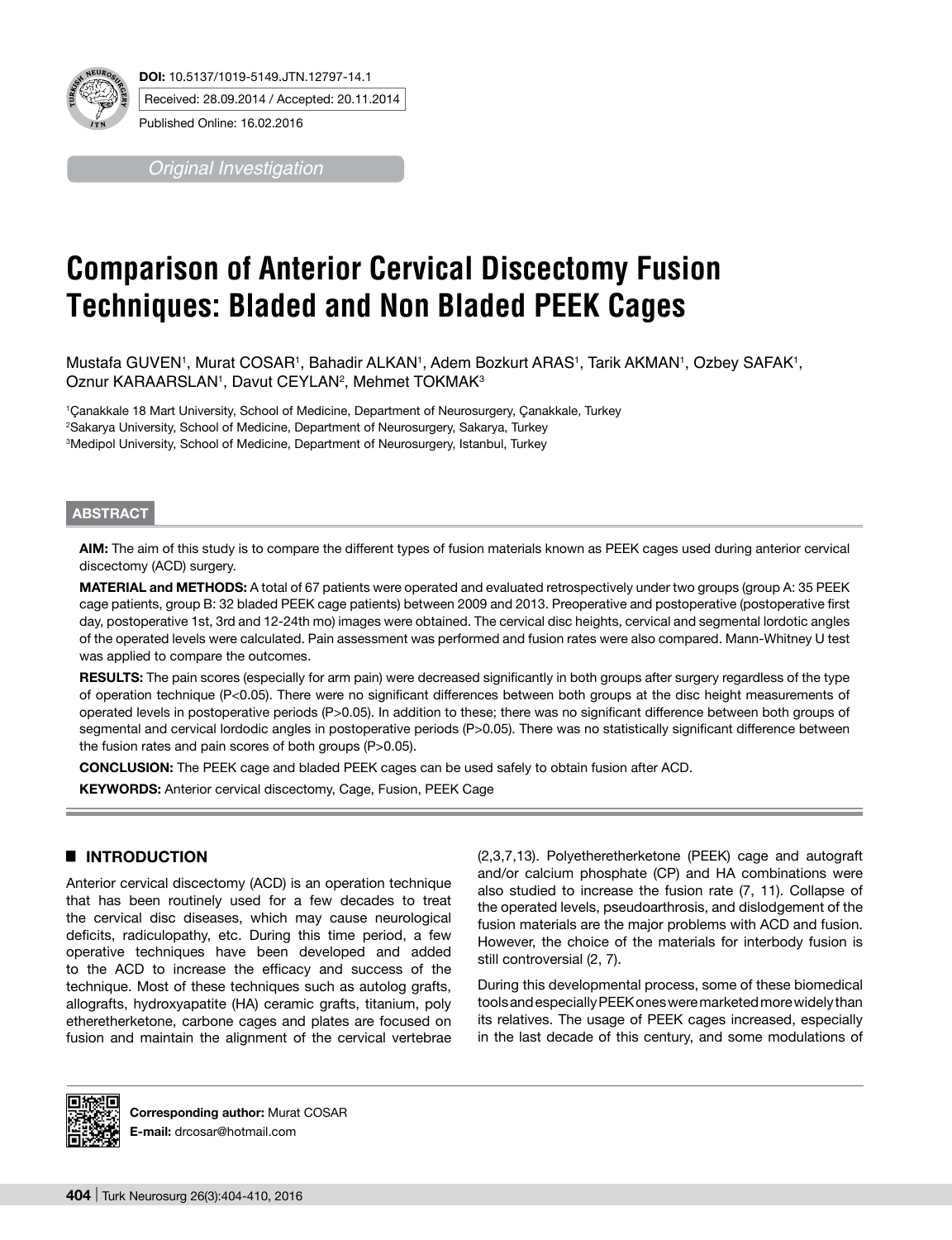these PEEK cages were developed and added to the surgical spectrum such as bladed ones. The bladed PEEK cages were suggested to provide stability to the vertebrae or claimed to decrease the blood supply of the vertebrae corpus. So, there is dilemma on the effectiveness of the bladed PEEK cages as against the simple ones (7,11,12,17).

We conducted a retrospective study to assess and compare the postoperative changes that occurred after ACD and fusion techniques such as PEEK cages and bladed PEEK cages between 2009 and 2013 at Canakkale 18 Mart University, Faculty of Medicine, Department of Neurosurgery. The aim of this study was to report and compare clinical and radiologic findings at the height of the operated level, fusion rates and angles of cervical and segmental area.

# █ **MATERIAL and METHODS**

Thirty-five patients were investigated in Group A and 32 patients were investigated in Group B. The inclusion criteria were as follows: Magnetic resonance imaging findings correlated with clinical picture; single level affected; symptoms of radiculopathy, first cervical surgery, and either urgent need for surgical intervention or no response to at least 6 weeks of conservative treatment. In addition, exclusion criteria were a prior percutaneous procedure to address cervical and/or radicular pain (nucleotomy, chemonucleolysis, epidural steroid injection, or others), multilevel disc herniation, significant degenerative spinal disorder, fracture, infection, tumors and deformity of vertebrae, chronic systemic illness and cervical kyphotic postured patients. No exclusion was made based on sex, age or the intensity of preoperative clinical findings. All patients had plain AP and lateral radiographs, CT scans and MRI scans of their cervical spine, before surgery. Similar sized cages were used in both groups (5 mm thickness, 16 mm transverse and 14 mm antero-posterior diameters).

Group A consisted of 35 patients (16 men and 19 women; median age 45.2 years) who underwent ACD with PEEK cage fusion (Titania®, Izmir-Turkey). Group B was comprised of 32 patients (15 men and 17 women; median age 43.4 years) who underwent ACD with bladed PEEK cage fusion (Medikon®, Ankara-Turkey).

All operations in both groups were performed under general anesthesia. Fluoroscopy was used to detect the operation level of the vertebrae. ACD and osteophytectomy were performed microsurgically after the distraction of affected level. In both groups, the posterior longitudinal ligament was opened and a portion of the ligament was removed to decompress the spinal cord and affected nerve roots. In each of cases, the endplates of the upper and lower vertebrae were decorticated slightly while caring the surrounding cartilage endplate. The PEEK cages and bladed PEEK cages were prepared via injecting bone grafts (Osteotech®, Eatontown, NJ-USA). The PEEK cages in group A and bladed PEEK cages in group B were placed while the vertebrae were still distracted. The affected vertebrae were re-distracted after the controlling of graft position with fluoroscopy. All patients in both groups were suggested to wear a soft cervical collar for the first 3 weeks after surgery.

The patients were evaluated routinely with visual analogue score (VAS) in each day at the preoperative and early postoperative period. This clinical evaluation also continued at the postoperative control period. Odom's criteria were used at the last follow-up for the clinical evaluation as excellent, good, fair and poor.

Radiological findings at the height of the operated level, cervical and segmental lordotic angles and fusion rates for both groups were evaluated in 5 time points: preoperatively and postoperative 1<sup>st</sup> day, 1<sup>st</sup> month, 3<sup>rd</sup> month and 1<sup>st</sup> year [12] to 24 mo's (mean 18 mo's)]. Disc height was measured using the images in the mid-sagittal plane via the help of software programme of computed tomography (Toshiba®, Prospeed Helical CT). Segmental and cervical lordotic angles of both groups were also measured with lateral standing x-ray graphy preoperatively and postoperatively.

Lordosis of the cervical spine (C2-T1) was measured via the angle between the lines drawn from the upper endplate of C2 and the lower endplate of C7 vertebrae. Furthermore, segmental lordosis at the operated level was measured via the angle between the lines drawn from the upper endplate of the upper vertebra and lower endplate of the lower vertebra (Figures 1A, B) (8).

Fusion of the operated levels in both groups were evaluated via radiographs and CT scans at the  $3<sup>rd</sup>$  and  $12-24<sup>th</sup>$  mo's follow-up as poor, average, good or excellent by a radiologist who is unrelated with the study. The presence of continuous trabecular bone bridges in at least one of the locations such as anterior, within and posterior of the cage was evaluated for fusion (14).

This Mann-Whitney U test was used to compare changes in disc heights, segmental and cervical lordotic angles and fusion rates of both groups [preoperatively to postoperative first day, 1<sup>st</sup> month, 3<sup>rd</sup> month and 1<sup>st</sup> and/or 2<sup>nd</sup> year postoperative time point (12 to  $24<sup>th</sup>$  months).

The same test was used for to compare VAS scores and Odom's criteria for each group. p values <0.05 were considered significant.

# █ **RESULTS**

The patients' demographic data are shown in Table I. The list of VAS scores of arm pain for both groups is seen in Table II. The mean arm pain VAS scores for PEEK cage group preoperatively and 12-24 months periods were  $8.1 \pm 0.7$  and  $2.2 \pm 0.2$ , respectively. The VAS scores of arm pain for bladed PEEK cage group were  $8.4 \pm 0.6$  and  $2.0 \pm 0.3$ , respectively. These decrease levels were significant  $(p<0.05)$  for both groups. Intergroup comparisons of VAS scores revealed no significant differences preoperatively and postoperatively (Table II).

Odom's criteria were performed to evaluate the clinical relief of symptoms at the last follow-up in both groups. The Odom's criteria were numbered as excellent: 4, good: 3, fair: 2, poor: 1. Satisfactory results were obtained in both groups and the intergroup comparisons of Odom's criteria did not revealed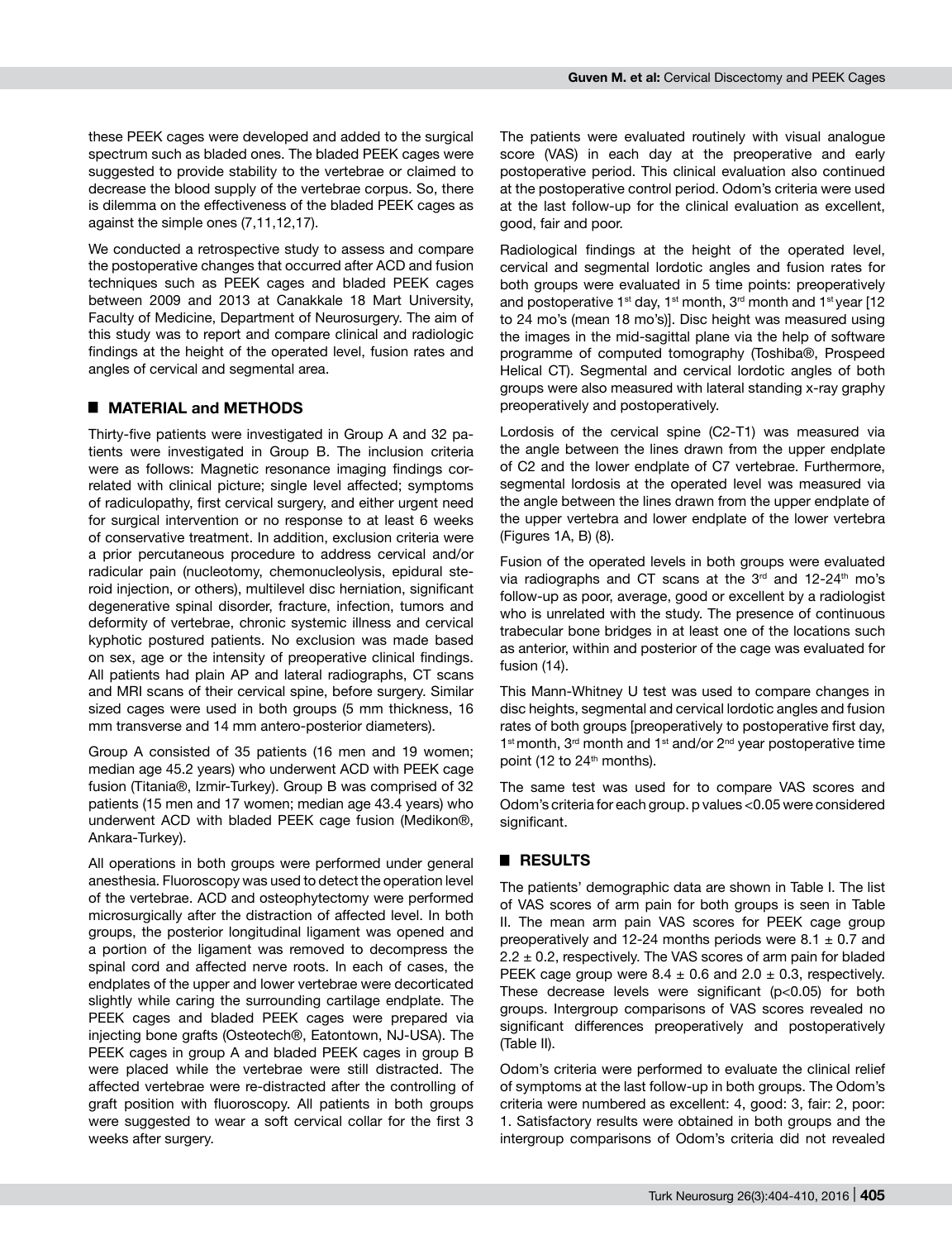significant differences. However, intragroup comparison of preoperative and postoperative evaluations showed significant differences (p<0.05) (Table II).

The mean values for operated-level disc heights in group A at the 5 time points are shown in Table III. Statistical analysis revealed significant change in mean disc height from preoperative time point to day 1  $(3.75 \pm 0.32$  mm vs.  $5.52 \pm 1.15$ mm, respectively; p<0.05). Also, statistical analysis revealed significant change in mean disc height from preoperative time point to 1<sup>st</sup> and 3<sup>rd</sup> months (3.75  $\pm$  0.32 mm vs. 5.20  $\pm$  0.90 mm and  $5.05 \pm 1.05$  mm, respectively; p<0.05 and p<0.05). In addition to these, there was a significant increase in disc height from preoperative time point to the 12-24<sup>th</sup> months postoperative time point (mean 18 mo's) (3.75  $\pm$  0.32 mm vs.  $4.80 \pm 0.95$  mm p<0.05) (Table III).

The mean values for operated-level disc heights in group B at the 5 time points are shown in Table III. Statistical analysis revealed significant change in mean disc height from preoperative time point to day 1 (3.85  $\pm$  1.0 mm vs. 5.50  $\pm$  1.15 mm, respectively; p<0.05). Also, statistical analysis revealed significant change in mean disc height from preoperative time point to 1<sup>st</sup> and 3<sup>rd</sup> months  $(3.85 \pm 1.0 \text{ mm} \text{ vs. } 5.15 \pm 0.90 \text{ m}$ *mm and 5.0 ± 0.85 mm, respectively;* p<0.05 and p<0.05). In addition to these, there was a significant increase in disc height from preoperative time point to the  $12-24$ <sup>th</sup> months postoperative time point (mean 18 months) (3.85 *± 1.0 mm vs. 4.81 ± 0.78 mm;* p<0.05) (Table III).

The mean values for operated-level segmental lordotic angles in group A at the 5 time points are shown in Table IV. Statistical analysis revealed significant change in mean segmental lordotic angles from preoperative time point to day 1 (0.18  $\pm$  0.06 vs. 4.2  $\pm$  0.48, respectively; p<0.05). Also, statistical analysis revealed a significant change in mean segmental

**Table I:** Demographic Distribution and Operation Levels of the Both Groups

|                     | <b>Group A</b><br>(n:35) | <b>Group B</b><br>(n:32) | р         |
|---------------------|--------------------------|--------------------------|-----------|
| Age (year)          | 45.2                     | 43.4                     | ΝS        |
| Follow up time (mo) | 22                       | 24                       | <b>NS</b> |
| F/M ratio           | 19/16                    | 17/15                    | ΝS        |
| Operation Level (n) |                          |                          | ΝS        |
| $C4-5$              | 5                        | 5                        |           |
| $C5-6$              | 16                       | 14                       |           |
| $C6-7$              | 14                       | 13                       |           |

**Table II**: The VAS Scores and Odoms Criteria of Both Groups

|                 | <b>Group A</b> | <b>Group B</b> | р         |
|-----------------|----------------|----------------|-----------|
| Preop VAS       | $8.1 \pm 0.7$  | $8.4 \pm 0.6$  |           |
| Postop VAS      | $2.2+0.2$      | $2.0 \pm 0.3$  |           |
| р               | < 0.05         | < 0.05         |           |
| Odom's Criteria |                |                | <b>NS</b> |
| Excellent       | 12             | 11             |           |
| Good            | 22             | 20             |           |
| Fair            | 1              | 1              |           |
| Poor            | Ω              | n              |           |
| р               | < 0.05         | < 0.05         |           |



Figure 1A, B: The figures showing the segmental and cervical angle measurements.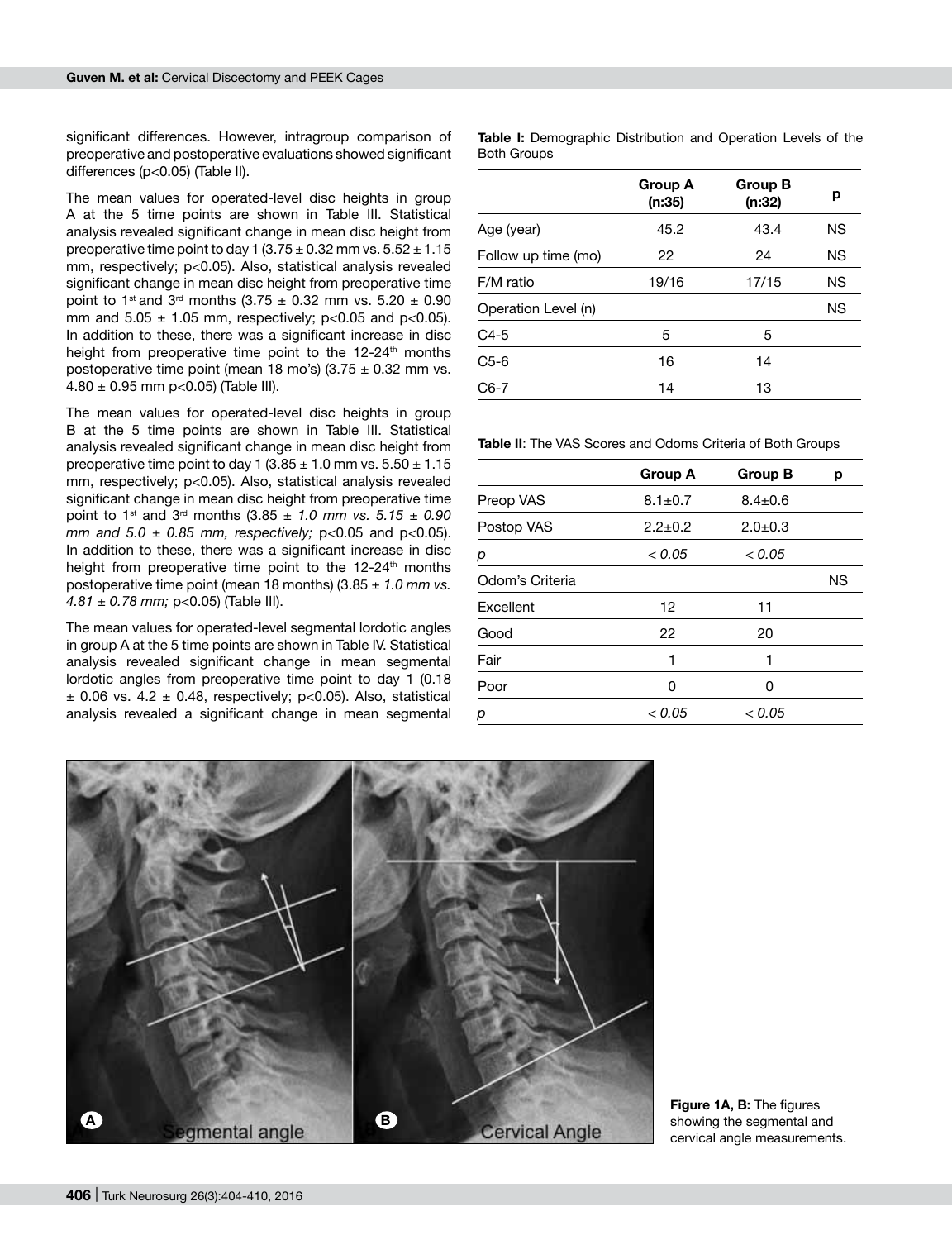lordotic angles from the preoperative time point to  $1<sup>st</sup>$  and  $3<sup>rd</sup>$  months (0.18  $\pm$  0.06 vs. 2.20  $\pm$  0.30 and 1.90  $\pm$  0.25, respectively; p<0.05 and p<0.05). In addition to these, there was a significant increase in segmental lordotic angles from preoperative time point to the  $12-24<sup>th</sup>$  mo's postoperative time point (mean 18 months)  $(0.18 \pm 0.08 \text{ vs } 1.15 \pm 0.20; \text{ P} < 0.05)$ (Table IV).

The mean values for operated-level segmental lordotic angles in group B at the 5 time points are shown in Table IV. Statistical analysis revealed significant change in mean segmental lordotic angles from preoperative time point to day 1 (0.32  $\pm$  0.08 vs. 4.90  $\pm$  1.0, respectively; p<0.05). Also, statistical analysis revealed significant change in mean segmental lordotic angles from preoperative time point to 1<sup>st</sup> and 3<sup>rd</sup> months (0.32  $\pm$  0.08 vs. 3.10  $\pm$  0.60 and 2.31  $\pm$  0.51, respectively; p<0.05 and p<0.05). In addition to these, there was a significant increase in segmental lordotic angles from preoperative time point to the 12-24<sup>th</sup> months postoperative time point (mean 18 months) (0.32  $\pm$  0.08 vs 1.5  $\pm$  0.33 mm; p<0.05) (Table IV).

The mean values for cervical lordotic angles in group A at the 5 time points are shown in Table V. Statistical analysis did not revealed significant change in mean cervical lordotic angles from preoperative time point to day 1 (12.10  $\pm$  1.80 vs. 10.60 ± 1.58, respectively; p<0.05). However, statistical analysis revealed significant change in mean cervical lordotic angles from preoperative time point to 1<sup>st</sup> and 3<sup>rd</sup> months (12.10  $\pm$  1.80 vs. 15.60  $\pm$  2.22 and 14.10  $\pm$  2.06, respectively; p<0.05 and p<0.05). In addition to these, there was a significant increase

in cervical lordotic angles from preoperative time point to 12- 24th months postoperative time point (mean 18 months) (12.10  $\pm$  1.80 vs. 14.04  $\pm$  1.60; p < 0.05) (Table V).

The mean values for cervical lordotic angles in group B at the 5 time points are shown in Table V. Statistical analysis did not revealed significant change in mean cervical lordotic angles from preoperative time point to day 1 (10.65  $\pm$  1.46 vs. 9.40 ± 1.24, respectively; p<0.05). However, statistical analysis revealed significant change in mean cervical lordotic angles from preoperative time point to 1<sup>st</sup> and 3<sup>rd</sup> months (10.65  $\pm$  1.46 vs.  $14.32 \pm 2.01$  and  $14.01 \pm 1.58$ , respectively; p<0.05 and P<0.05). In addition to these, there was a significant increase in cervical lordotic angles from preoperative time point to the  $12-24$ <sup>th</sup> months postoperative time point (mean 18 months)  $(10.65 \pm 1.46 \text{ vs. } 13.52 \pm 1.75; \text{ p} < 0.05)$  (Table V).

The comparison of fusion rates at the operated levels of all patients in the 3<sup>rd</sup> and 12<sup>th</sup>-24<sup>th</sup> months after surgery showed no significance between the groups. The 3<sup>rd</sup> months follow-up PEEK cage (Group A) and bladed PEEK cage groups (Group B) were showed 55% and 60% fusion rates, respectively. In addition to these, all patients of both groups had 100% good and excellent fusion rates at the operated levels in the 12<sup>th</sup>-24<sup>th</sup> months after surgery (Figures 2A-F, 3A-F).

There were no significant differences between the groups' mean preoperative data for pain VAS scores, Odom's criteria, disc heights, segmental and cervical lordotic angles. In addition to these, there were no significant differences between the groups' mean postoperative  $1<sup>st</sup>$ ,  $3<sup>rd</sup>$  month and

|              | Preop           | Postop 1 <sup>st</sup> day | Early postop<br>$(1st$ mo) | Early postop<br>$(3rd$ mo) | Late postop<br>$(12-24 \text{ mol})$ |          |
|--------------|-----------------|----------------------------|----------------------------|----------------------------|--------------------------------------|----------|
| Group A (mm) | $3.75 \pm 0.32$ | $5.52 \pm 1.15$            | $5.10+0.90$                | $5.05 \pm 1.05$            | $4.80 \pm 0.95$                      | $<$ 0.05 |
| Group B (mm) | $3.85 \pm 1.0$  | $5.50 + 1.15$              | $5.15 \pm 0.90$            | $5.0 + 0.85$               | $4.81 \pm 0.78$                      | < 0.05   |

**Table III:** Disc Height Measurements of Both Groups

**Table IV:** Segmental Lordotic Angle Measurements of Both Groups

|                      | Preop           | Postop first day | Early postop<br>$(1st$ mo) | Early postop<br>$(3rd$ mo) | Late postop<br>$(12-24 \text{ mol})$ |        |
|----------------------|-----------------|------------------|----------------------------|----------------------------|--------------------------------------|--------|
| Group A <sup>*</sup> | $0.18 + 0.06$   | $4.02 \pm 0.48$  | $2.20 \pm 0.30$            | $1.90 + 0.25$              | $1.15 + 0.20$                        | < 0.05 |
| Group $B^*$          | $0.32 \pm 0.08$ | $4.90 \pm 1.0$   | $3.10 \pm 0.60$            | $2.31 \pm 0.51$            | $1.50 + 0.33$                        | < 0.05 |

*\*plain (o) mean±SD, mo: Months.*

#### **Table V:** Cervical Lordotic Angle Measurements of Both Groups

|                  |                  | Early postop<br>$(1st$ mo) | Early postop<br>$(3rd$ mo) | Late postop<br>$(12-24 \text{ mo})$ |          |
|------------------|------------------|----------------------------|----------------------------|-------------------------------------|----------|
| $12.10 \pm 1.80$ | $10.60 \pm 1.58$ | $15.60 \pm 2.22$           | $14.10 \pm 2.06$           | $14.04 \pm 1.60$                    | <0.05    |
| $10.65 \pm 1.46$ | $9.40 + 1.24$    | $14.32 + 2.01$             | $14.01 \pm 1.58$           | $13.52 \pm 1.75$                    | $<$ 0.05 |
|                  |                  | Postop first day<br>Preop  |                            |                                     |          |

*\*plain (o) mean±SD, mo: Months.*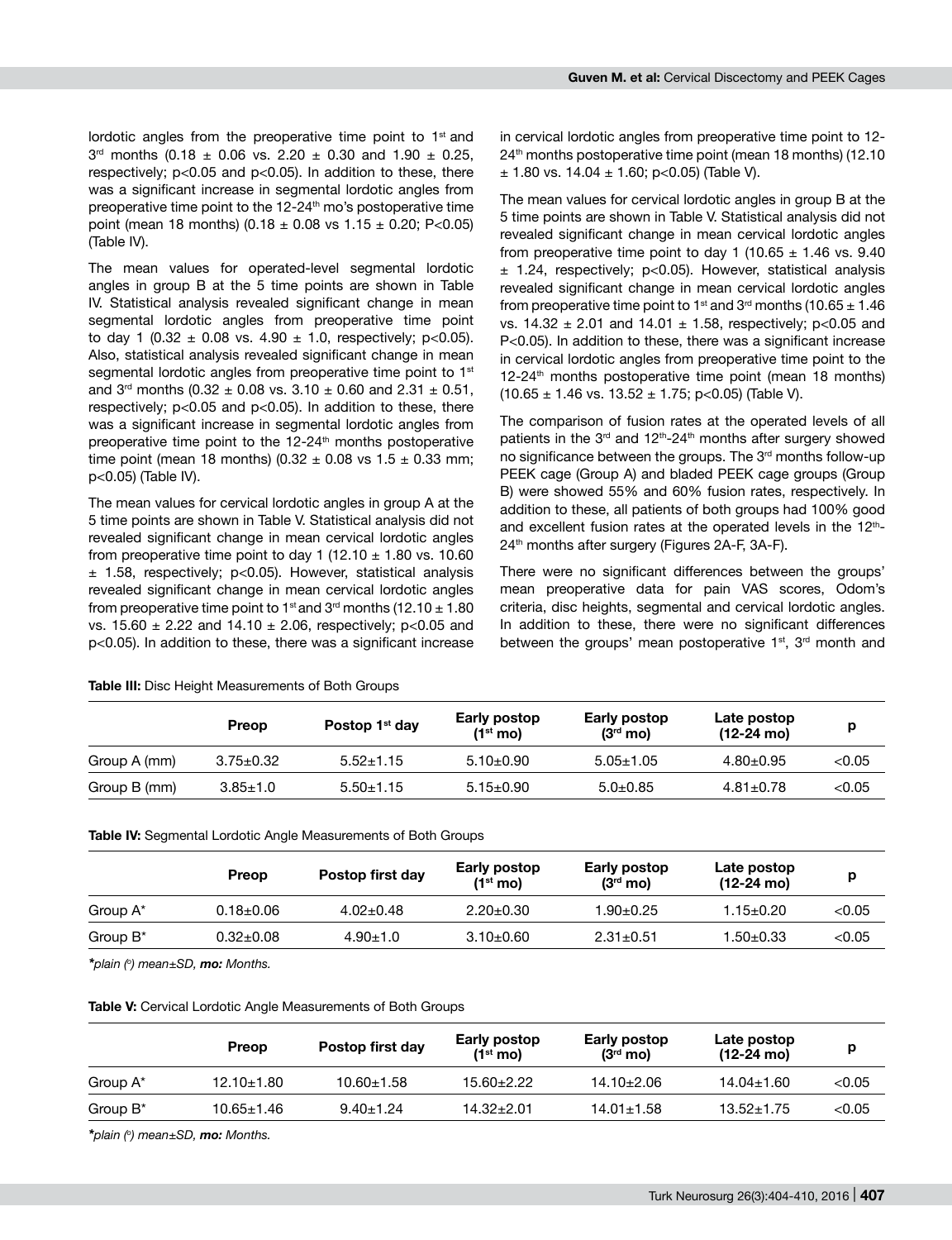12-24<sup>th</sup> months' data's for pain VAS scores, Odom's criteria, disc heights, segmental and cervical lordotic angles.

We did not observe misalignment of the cages at the patients of both groups. Additionally, there was no migration or extrusion of the cage at latest follow-up.

## █ **DISCUSSION**

Anterior cervical microdiscectomy is routinely used for the treatment of cervical disc herniation, which may cause radiculopathy and/or neurological findings. The ACD procedure was popularized at the end of the 1970's. Firstly, the spine surgeons chose simple ACD procedures. The autografts were added to the ACD procedure to increase the fusion and to provide the alignment of the cervical vertebrae. A few articles were published comparing the simple ACD and auto graft + ACD techniques (2-4). Plating of vertebrae corpus was added to these techniques to prevent the sliding of auto graft, subsiding of disc level and also the alignment of vertebrae (6,11).

The 2000's were the years of spine surgeons because of the marketing of biocompatible products such as PEEK materials, titanium biomedical vehicles, *etc.* New biocompatible products

were marketed to increase the fusion rates; to prevent the alignment and subsidence of operated level besides providing the cervical and segmental angles properly (12). In addition, bladed PEEK cages designed and marketed to prevent the stabilization and extrusion of cages during fusion process after ACD.

The adjacent segment diseases are becoming the main problems of fusion at the postoperative follow-up of cervical discectomy patients. The meta analysis of Anderson et al. (1) showed that there is no statistically significance at the fusion options (PEEK cages, titanium, autografts, plates, and arthroplasty etc.) So, we did not evaluate the adjacent segment diseases in our study.

In this study we compared the classical form of PEEK cages (group A) with the bladed ones (group B). The clinical and radiological outcomes were used for the evaluation of both groups. The VAS scores and Odom's criteria were chosen for clinical evaluation. Postoperative findings of the patients in both groups were excellent in all time periods as compared with the preoperative data (P<0.05) (Table II). The study of Cabraja et al. (5), which compared the cervical PEEK cages and titanium cages, reported postoperative pain assessments similar to our study.



Figure 2A-F: The preoperative, postoperative 1<sup>st</sup> day, 1<sup>st</sup> mo, 3<sup>rd</sup> and 12<sup>th</sup>-24<sup>th</sup> mo's lateral plain graphies and late postoperative sagittal CT scans of the patient (group A).



Figure 3A-F: The preoperative, postoperative 1<sup>st</sup> day, 1<sup>st</sup> mo, 3<sup>rd</sup> and 12<sup>th</sup>-24<sup>th</sup> mo's lateral plain graphies and late postoperative sagittal CT scans of the patient (group B).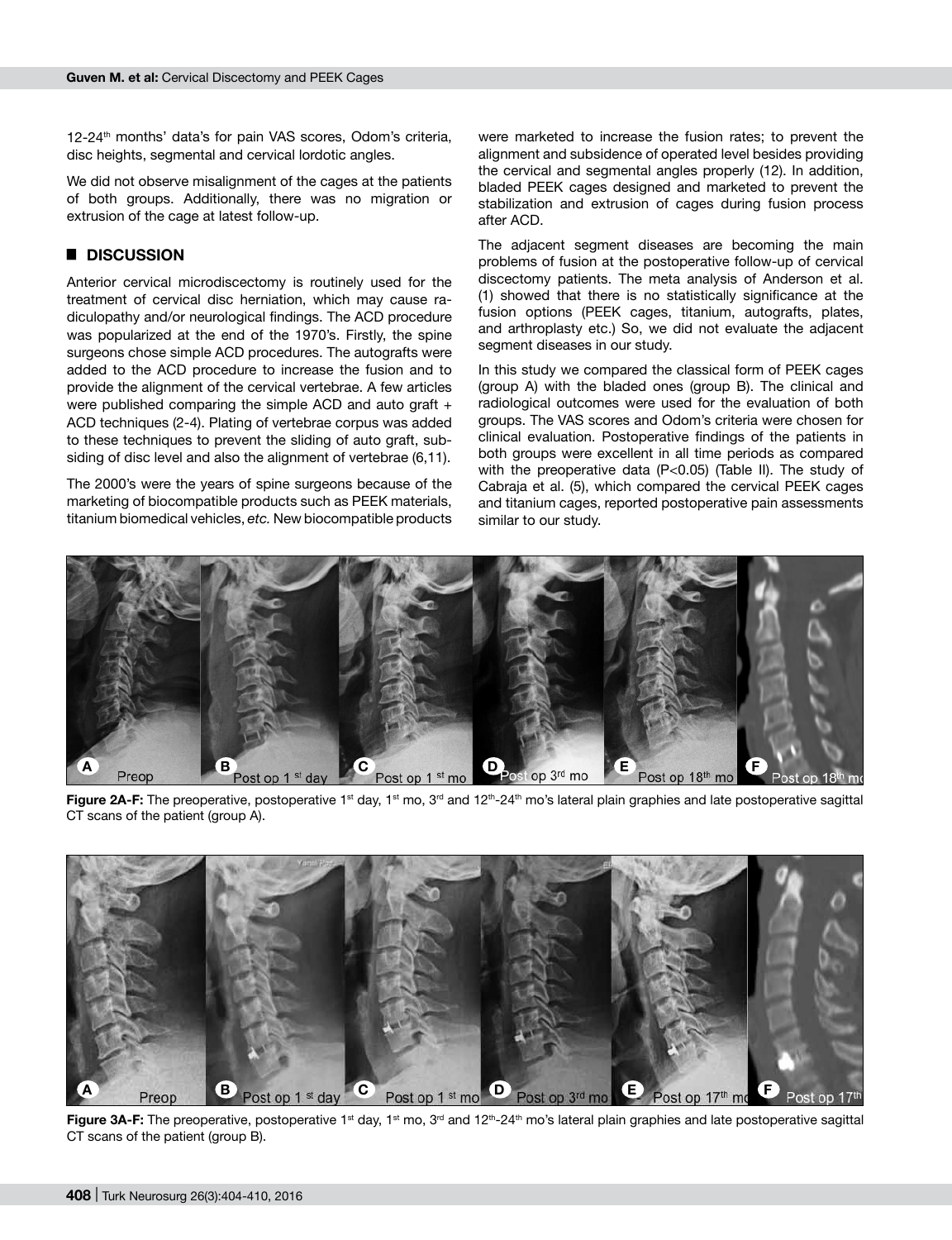The comparison of preoperative and postoperative 1<sup>st</sup> day disc height measurements showed increase at the postoperative 1st day (p<0.05) while at the 1st, 3<sup>rd</sup> and 12<sup>th</sup>-24<sup>th</sup> mo's follow-up there was a minimal decrease at these levels. However, the comparison of preoperative and postoperative  $12<sup>th</sup>$ -24<sup>th</sup> mo disc height measurements also showed significant difference (p<0.05) (Table III). The literature evaluations revealed that subsidence is the main problem of all ACD and fusion techniques. These results were similar with our previous studies (7,13). Beside these, the study of Yang et al. (18) declared similar postoperative results with our study.

The segmental lordotic angles of the operated levels increased at the postoperative  $1<sup>st</sup>$  day as compared with the preoperative data in both groups. Although the 1<sup>st</sup>, 3<sup>rd</sup> and 12-24<sup>th</sup> mo's measurements decreased with the comparison of postoperative 1<sup>st</sup> day measurements ( $p$ <0.05), they were still showing an increase with the preoperative segmental angle measurements in both groups (p<0.05). The statistical evaluations were not significant for inter-group comparisons (Table IV). Kulkarni et al. (10) reported an article similar with our group A. In their study, the segmental angle increased at the early postoperative period and decreased at the late follow-up measurements. But, the decrease at the late follow-up was smaller than the preoperative measurements. We think that the degenerative disc disease itself cause this insignificant decrease at the late follow-up.

The measurements of cervical lordotic angles of both groups were not similar with the segmental angle measurements. The cervical lordotic angles of the operated levels decreased at the postoperative  $1<sup>st</sup>$  day as compared with the preoperative data in both groups but these decreases were not significant. We think that the muscle spasm due to the manipulation during the operation may be the cause of cervical angle decrease at the postoperative  $1<sup>st</sup>$  day, in both groups. However, the cervical angle measurements increased at the  $1<sup>st</sup>$ ,  $3<sup>rd</sup>$  and  $12-24<sup>th</sup>$  mo's measurements, respectively in both groups (p<0.05). The inter-group statistical evaluations were not significant in all time measurements (Table V). These results were not similar to our previous studies (7). In our previous study, we had detected decrease at the early followup period compared with the preoperative measurements. The late follow-up measurements were still smaller than the preoperative measurements despite the increased values. In addition, Song et al. (16) revealed an increase in both the early and late follow-up period measurements in their three levels PEEK cage study. We think that the difference of cage styles and levels may cause these results.

Discussion of fusion is a popular topic at the literature (9,16). The fusion of the operated levels was evaluated at the 3<sup>rd</sup> and 12<sup>th</sup>-24<sup>th</sup> time period after operation in our study. The comparison of fusion rates at the operated levels of all patients in the  $3<sup>rd</sup>$  and  $12<sup>th</sup>$ -24<sup>th</sup> months after surgery showed no significance between the groups. While the 3<sup>rd</sup> month follow-up of both groups showed 55% and 60% fusion rates, respectively, the  $12<sup>th</sup> - 24<sup>th</sup>$  month follow-up showed 100% good and excellent fusion. Kulkarni et al. (10) reported 100 % fusion rates at the late follow-up period in their single level

study while Song et al. (16) reported pseudoarthrosis and cage related problems in their multilevel study**.**

# █ **CONCLUSION**

Both cervical PEEK cage and bladed PEEK cage groups showed similar satisfactory clinical and radiological outcomes that were maintained over 12-24 mo's time period. Both cervical PEEK cage and bladed PEEK cage groups appear to be viable options for the treatment of single-level cervical radiculopathy.

## █ **REFERENCES**

- 1. Anderson PA, Sasso RC, Hipp J: Kinematics of the cervical adjacent segments after disc arthroplasty compared with anterior discectomy and fusion: A systematic review and meta-analysis. Spine 37: S85-95, 2012
- 2. Bertalanffy H, Eggert HR: Clinical long-term results of anterior discectomy without fusion for treatment of cervical radiculopathy and myelopathy. A follow up of 164 cases. Acta Neurochir 90: 127–135, 1988
- 3. Brigham CD, Tsahakis PJ: Anterior cervical foraminotomy and fusion: Surgical techniques and results. Spine 20: 766–770, 1995
- 4. Buchowski JM, Liu G, Bunmaprasert T, Rose PS, Riew DK: Anterior cervical fusion assessment: Surgical exploration versus radiographic evaluation. Spine 33:1185-1191, 2008
- 5. Cabraja M, Ozdemir S, Koeppen D, Kroppenstedt S: Anterior cervical discectomy and fusion: Comparison of titanium and polyetheretherketone cages. BMC Musculoskelet Disord 13:172, 2012
- 6. Coric D, Kim PK, Clemente JD: Prospective randomized study of cervical arthroplasty and anterior cervical discectomy and fusion with long-term follow up: Results in 74 patients from a single site. J Neurosurg Spine 18:36-42, 2013
- 7. Cosar M, Ozer AF, Iplikcioglu AC: The results of beta-tricalcium phosphate coated hydroxyapatite (beta-TCP/HA) grafts for interbody fusion after anterior cervical discectomy. J Spinal Disord Tech 21:436-441, 2008
- 8. Faldini C, Chehrassan M, Miscione MT: Single-level anterior cervical discectomy and interbody fusion using PEEK anatomical cervical cage and allograft bone. J Orthop Traumatol, 12: 201-205, 2011
- 9. Goldstein C, Drew B: When is a spine fused? Injury 42: 306– 313, 2011
- 10. Kulkarni AG, Hee HT, Wong HK: Solis cage (PEEK) for anterior cervical fusion: Preliminary radiological results with emphasis on fusion and subsidence. Spine J 7:205–209, 2007
- 11. Martins AN: Anterior cervical discectomy with and without interbody graft. J Neurosurg 44: 290–295, 1976
- 12. Mobbs RJ, Chau AM, Durmush D: Biphasic calcium phosphate contained within a polyetheretherketone cage with and without plating for anterior cervical discectomy and fusion. Orthop Surg 4: 156-165, 2012
- 13. Oktenoglu T, Cosar M, Ozer AF: Anterior cervical microdiscectomy with or without fusion. J Spinal Disord Tech 20: 361-368, 2007